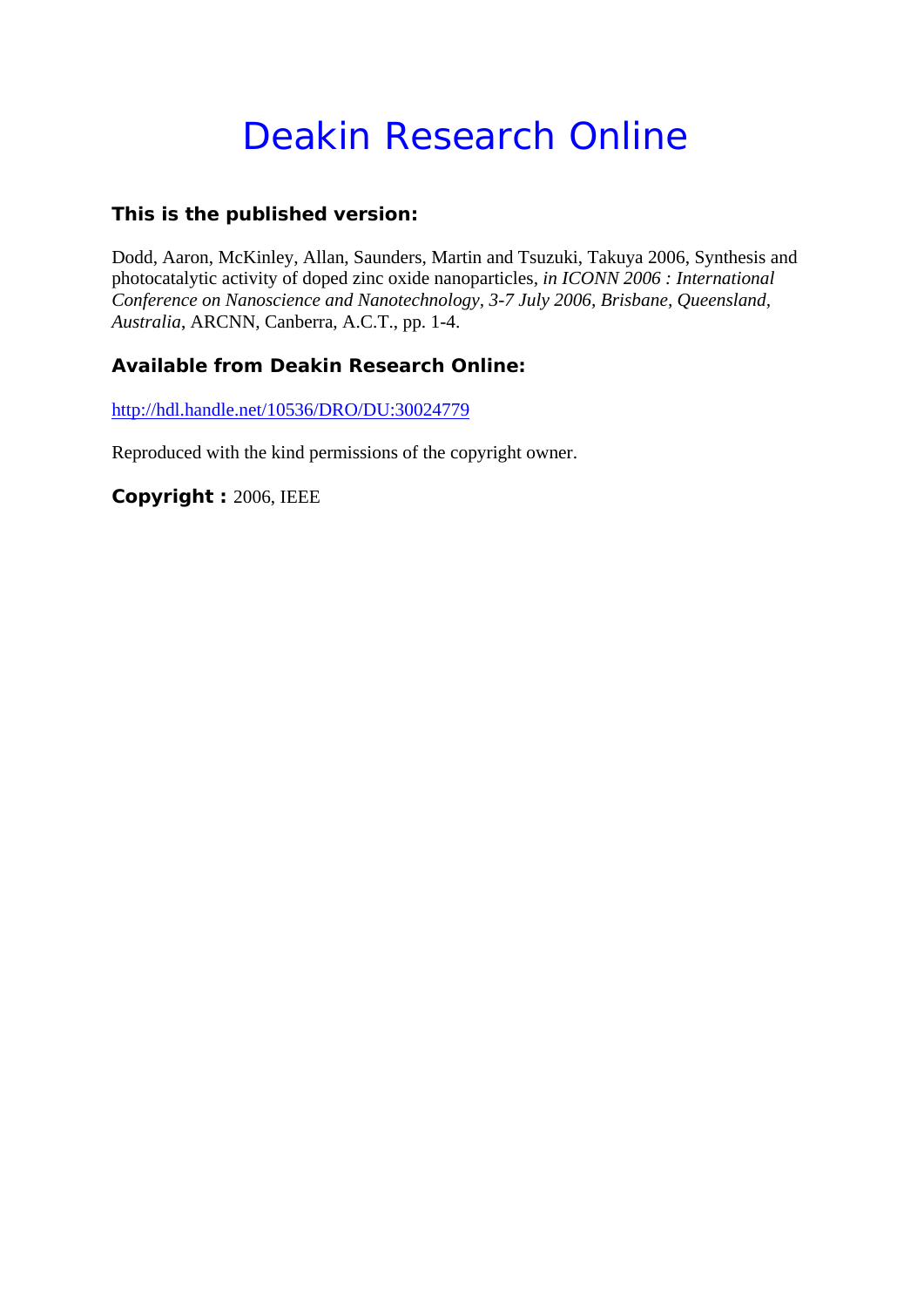## Synthesis and Photocatalytic Activity of Doped Zinc Oxide Nanoparticles

Aaron Dodd\*† , Allan McKinley\*, Martin Saunders† , and Takuya Tsuzuki‡

\*School of Biomedical, Biomolecular, and Chemical Sciences, University of Western Australia, Crawley, 6009, Australia † Centre for Microscopy and Microanalysis, University of Western Australia, Crawley, 6009, Australia ‡ Advanced Nanotechnology Limited, 108 Radium Street, Welshpool, 6106, Australia

*Abstract***— In this study, we have investigated the effect of doping with cobalt and manganese oxide on the photocatalytic activity of nanoparticulate zinc oxide. Zinc oxide powders with controlled particle size, minimal agglomeration, and controlled chemical composition were manufactured by mechanochemical processing. The photocatalytic activity of the powders was measured using the spin trapping technique with electron paramagnetic resonance spectroscopy. It was found that the addition of cobalt oxide decreased the yield of photogenerated hydroxyl radicals. In contrast, doping with manganese oxide was found to substantially increase the rate of radical production.**

*Keywords- zinc oxide; nanoparticles; photocatalysis; mechanochemical synthesis*

#### I. INTRODUCTION

Irradiation of zinc oxide (ZnO) with sufficiently energetic ultraviolet (UV) light results in the promotion of electrons to the conduction band and the consequent formation of holes in the valence band. Once created, these photogenerated charge carriers can migrate to the surface of the ZnO where they can undergo redox reactions with adsorbed molecules in a process known as heterogeneous photocatalysis [1].

The phenomenon of heterogeneous photocatalysis has attracted considerable interest as a technique for the destruction of intractable chemical waste. Experimental studies have shown that photocatalysis on ZnO nanoparticles can effectively mineralize hazardous organic compounds into  $CO<sub>2</sub>$ ,  $H<sub>2</sub>O$ , and simple mineral acids. However, practical application of photocatalysis for this purpose has been limited by the low photonic efficiency of the process. The majority of photogenerated charge carriers undergo recombination rather than reacting with adsorbed molecules [2].

In applications as an optically transparent UV-shielding agent, such as topical sunscreens, the photocatalytic activity of nanoparticulate ZnO must be minimised so as to prevent the degradation of any organic compounds that are present. It has<br>previously been demonstrated that photoinduced previously been demonstrated that photoinduced mineralization can lead to a reduction in the efficacy of UVshielding agents [4].

The successful exploitation of nanoparticulate ZnO for use in various technological applications requires the development of techniques for controlling its photocatalytic activity. A key factor determining the activity of a photocatalyst is the rate of charge carrier recombination relative to that of interfacial charge transfer. A high rate of charge carrier recombination inevitably decreases the number of free electrons and holes that are available to react with adsorbed molecules and thereby generate free radicals.

Previous experimental studies have shown that doping can markedly affect the performance of photocatalysts by altering the dynamics of charge carrier recombination and interfacial charge transfer. In this study, we have investigated the effect of doping with cobalt and manganese oxide on the photocatalytic activity of nanoparticulate zinc oxide.

#### II. EXPERIMENTAL

#### *A. Powder Synthesis*

Aqueous suspensions of ZnO were manufactured by a three-stage process consisting of high-energy milling, heattreatment, and washing. In the first stage of processing, mechanical milling was used to induce reaction between anhydrous chloride precursors and  $Na<sub>2</sub>CO<sub>3</sub>$  in the presence of NaCl diluent, as given by (1):

$$
ZnCl_2 + Na_2CO_3 + 4NaCl \rightarrow ZnCO_3 + 6NaCl \qquad (1)
$$

Heat-treatment was then used to form the final oxide phases through thermal decomposition of the  $ZnCO<sub>3</sub>$ . In the final stage of processing, washing with deionised water was used to remove the NaCl by-product. Doped ZnO powders were synthesised by the same overall method using reactant mixtures for which a given amount of the  $ZnCl<sub>2</sub>$  was substituted with either  $MnCl<sub>2</sub>$  or CoCl<sub>2</sub>.

#### *B. Characterisation Techniques*

The chemical evolution of reactant mixtures during processing was followed by x-ray diffraction (XRD) using a Siemens D500 diffractometer with Cu- $K_{\alpha}$  radiation.

Specific surface area of the washed powders was measured by five-point BET gas adsorption using a Micromeretics Tristar instrument. All powders were vacuum degassed at 150°C for 1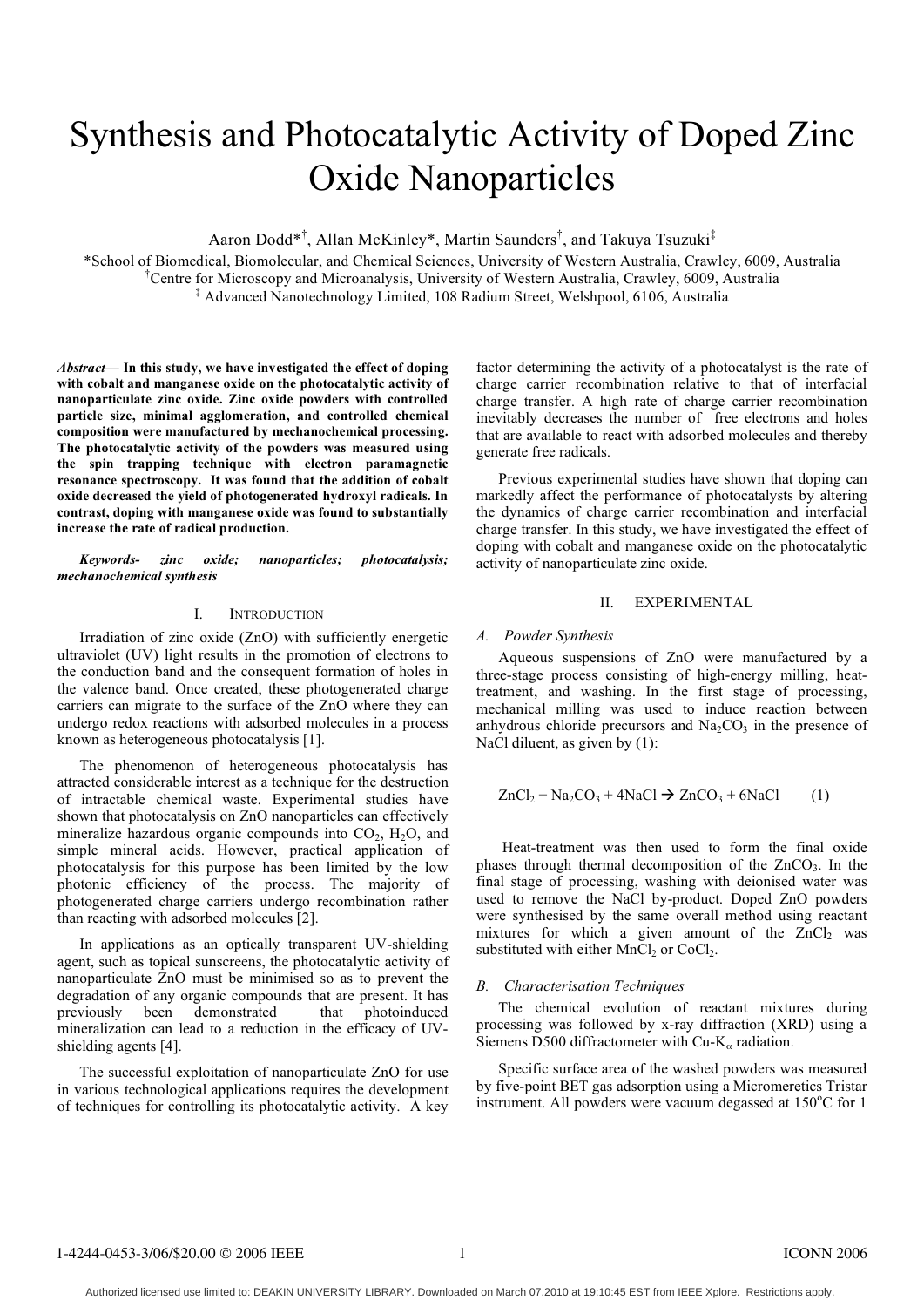hour prior to analysis. The specific surface area was used to derive estimates of the average particle diameter by  $D = 6 / Sp$ , where D is the average particle diameter, S is the specific surface area, and  $\rho$  is the density.

Washed powders were examined by transmission electron microscopy (TEM) using a JEOL 2000FX microscope with a beam energy of 80 keV. Samples for TEM were prepared by ultrasonically dispersing a small quantity of the aqueous slurry in a 0.10wt.% solution of stearic acid in hexane and then evaporating a drop of this dispersion on a carbon coated specimen grid.

#### *C. Photocatalytic Testing*

Samples for photocatalytic testing were prepared by diluting the washed ZnO slurries down to a solids content of 0.04wt.% with Milli-Q water. Following dilution, the slurries were subjected to intense ultrasonication for 15 minutes in order to disperse the particles within the suspension. Immediately prior to measurement of the photocatalytic activity, 1 mL of a 25 mM solution of 5,5-dimethyl-1-pyrroline N-oxide (DMPO) spin-trap was added to 10 mL of the powder suspension.

The photocatalytic activity of the washed ZnO powders was characterised by measuring the hydroxyl radical concentration as a function of irradiation time using the spintrapping technique with electron paramagnetic resonance (EPR) spectroscopy [4]. Aqueous suspensions were irradiated with 300 nm light whilst within a quartz flat cell that was located in the cavity of the EPR spectrometer. Irradiation used a 1 kW Hg-Xe lamp with a monochromator to select the wavelength. The concentration of photogenerated hydroxyl radicals was measured as a function of time by recording the intensity of the first central line of the first derivative EPR spectrum of the DMPO-OH spin adduct.

#### III. RESULTS AND DISCUSSION

#### *A. Powder Synthesis*

Figure 1 shows the XRD pattern of  $ZnCl_2 + Na_2CO_3 +$ 4NaCl following (a) milling for 6 hours, (b) heat-treatment at 400°C for 1 hour, and (c) washing. The pattern of the as-milled powder consists solely of diffraction peaks corresponding to nanocrystalline NaCl. The disappearance of all other diffraction peaks indicates that chemical reaction of the precursors occurred during milling and resulted in the formation of an amorphous or at least poorly crystalline ZnCO<sub>3</sub> product phase. Subsequent heat treatment resulted in a sharpening of the NaCl peaks and the appearance of new peaks corresponding to ZnO. Following washing only those peaks corresponding to ZnO remained, which indicates the successful removal of the NaCl by-product.

Figure 2 shows a representative bright field TEM image of a washed ZnO powder that was synthesized by mechanochemical processing. As shown, the powder consists of well dispersed single crystal particles with a reasonably narrow size distribution. The high degree of particle dispersion is a consequence of the synthesis technique. The nanoparticles of ZnO are formed simultaneously with an intervening salt

matrix. This salt matrix maintains the physical separation of the particles during processing, thus preventing the formation of agglomerates [5].



Figure 1. XRD pattern of  $ZnCl_2 + Na_2CO_3 + 4NaCl$  following (a) milling for 6 hours, (b) heat treatment at  $400^{\circ}$ C for 1 hour, and (c) washing with deionised water.

The synthesis of  $Mn<sub>2</sub>O<sub>3</sub>$  by mechanochemical reaction of  $MnCl<sub>2</sub> + Na<sub>2</sub>CO<sub>3</sub> + 4NaCl$  was found to exhibit a phase evolution during processing similar to that displayed by the ZnO synthesis system. Reaction of the precursors occurred during milling and resulted in the formation of a powder consisting of nanocrystalline  $MnCO<sub>3</sub>$  grains embedded within a matrix of NaCl. Subsequent heat-treatment and washing yielded an aqueous suspension of  $Mn_2O_3$ .



Figure 2. Bright field TEM image of a washed ZnO powder that was synthesized by mechanochemical processing.

The CoCl<sub>2</sub> + Na<sub>2</sub>CO<sub>3</sub> + 4NaCl system for the synthesis of  $Co<sub>3</sub>O<sub>4</sub>$  was found to exhibit significantly different behaviour during processing. Rather than inducing chemical reaction, milling merely resulted in mixing and microstructural refinement of the starting reactant mixture. Chemical reaction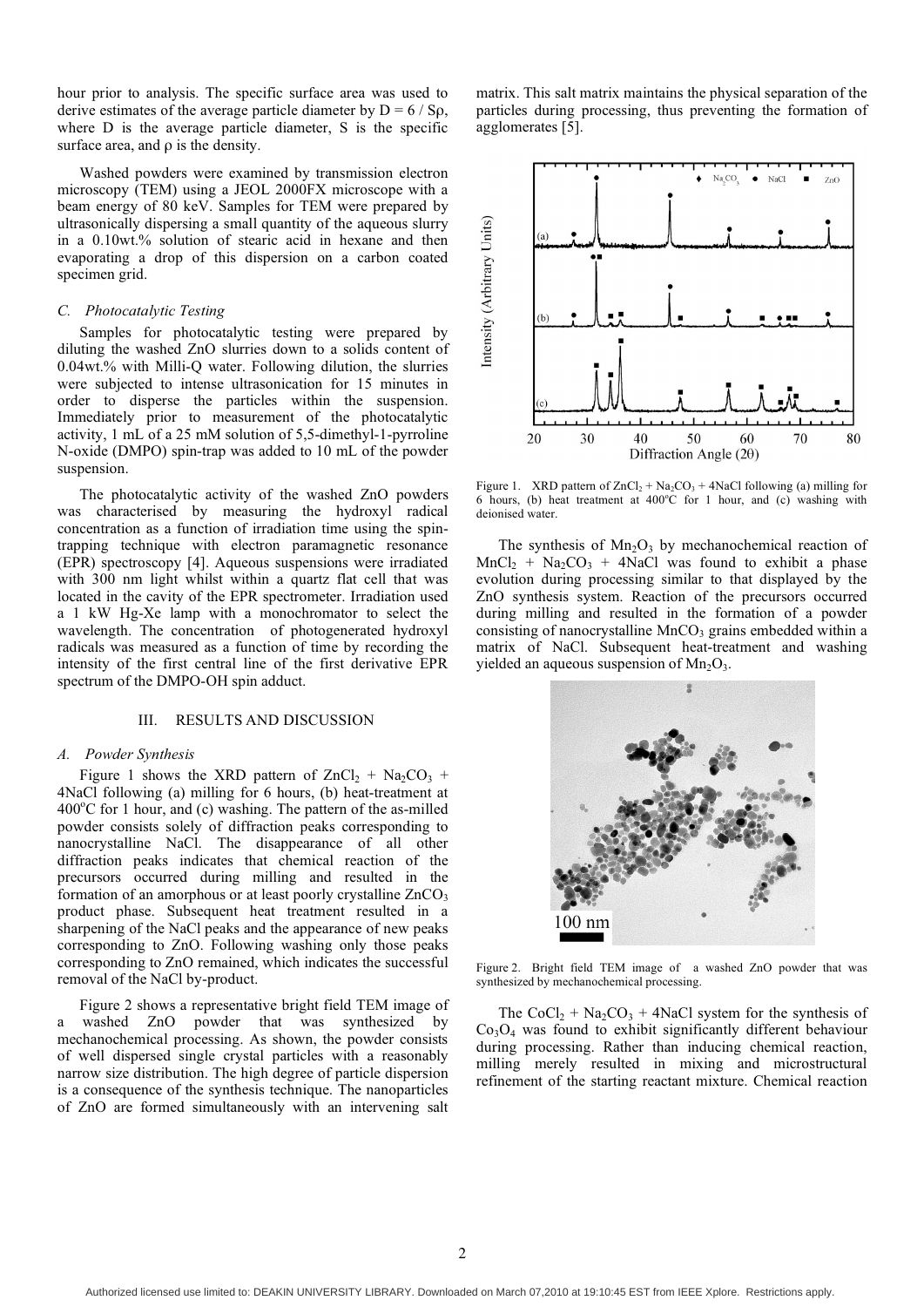with the consequent formation of  $Co<sub>3</sub>O<sub>4</sub>$  only occurred during post-milling heat treatment.

Nanoparticles of doped ZnO were successfully synthesised by combining the basic reactant mixture for the synthesis of ZnO with those of the corresponding dopant. For all dopant levels (1-5 mol.%), the combined reactant mixtures gave single phase ZnO solid solutions. The Co doped powders ranged in colour from pale to dark green depending on the dopant level, which is consistent with previous experimental observations of CoO-ZnO solid solutions [6]. The Mn-doped powders exhibited a characteristic brown colour [7].

As shown in Figure 3, the addition of dopants to ZnO was found to have a significant effect on the specific surface area of the powder. In the case of Mn-doping, the surface area increased monotonically with the dopant level up to approximately 64  $m^2/g$  for a doping level of 5 mol.%. For the Co-doped ZnO, the specific surface area was roughly constant at approximately 50  $\frac{\text{m}^2}{\text{g}}$ .



Figure 3. Specific surface area and equivalent particle diameter of the Mn and Co doped ZnO powders as a function of the dopant concentration.

#### *B. Photocatalytic Activity*

The absorption of sufficiently energetic UV light by particulate ZnO results in the formation of electron-hole pairs through a process of electronic excitation between the valence and conduction bands. Photogenerated charge carriers either undergo recombination, become trapped in metastable states, or migrate to the surface of the ZnO where they react with adsorbed molecules. In an air saturated aqueous environment, the photogenerated electrons and holes undergo reaction with

dissolved molecular oxygen, surface hydroxyl groups, and adsorbed water molecules to form hydroxyl (OH) and superoxide  $(O_2)$  radicals, as shown by (2) and (3):

$$
O_2 + e^- \rightarrow O_2 \tag{2}
$$

$$
H_2O + h^+ \rightarrow OH + H^+ \tag{3}
$$

The hydroxyl radical is generally accepted to be the active species that is responsible for the mineralization of organic pollutants [1]. The activity of a particulate photocatalyst in an aqueous environment can therefore be evaluated by measuring the hydroxyl radical production as a function of exposure time.

Figure 4 shows the concentration of the DMPO-OH spinadduct as a function of irradiation for aqueous suspensions of Mn-doped ZnO powder. For given duration of irradiation , the doped powders gave a higher yield of hydroxyl radicals compared to the undoped ZnO, indicating an improvement in the photocatalytic activity. The activity was maximized for a dopant level of 2mol.%. A further increase in the dopant concentration to 5mol.% resulted in a drop in activity.



Figure 4. DMPO-OH concentration as a function of time for aqueous suspensions of Mn-doped ZnO.

The higher specific surface area of the doped powders compared to the undoped ZnO is contributing factor to the enhanced photocatalytic activity. A higher specific surface area would increase the number of active surface sites where the photogenerated charge carriers could undergo interfacial charge transfer.

The enhancement in photocatalytic activity arising from the addition of suitable dopants has been attributed to the formation of shallow trapping sites in the crystal lattice [9]. These sites are able to temporarily trap the photogenerated charge carriers thereby separating the arrival time of the electrons and holes at the surface of the photocatalyst. By separating the arrival time of electrons and holes, the probability of recombination is reduced and the charge carriers are more likely to undergo interfacial transfer and react with adsorbed molecules to generate free radicals.

The results obtained in this study show that there is an optimal Mn-doping level for which the photocatalytic activity